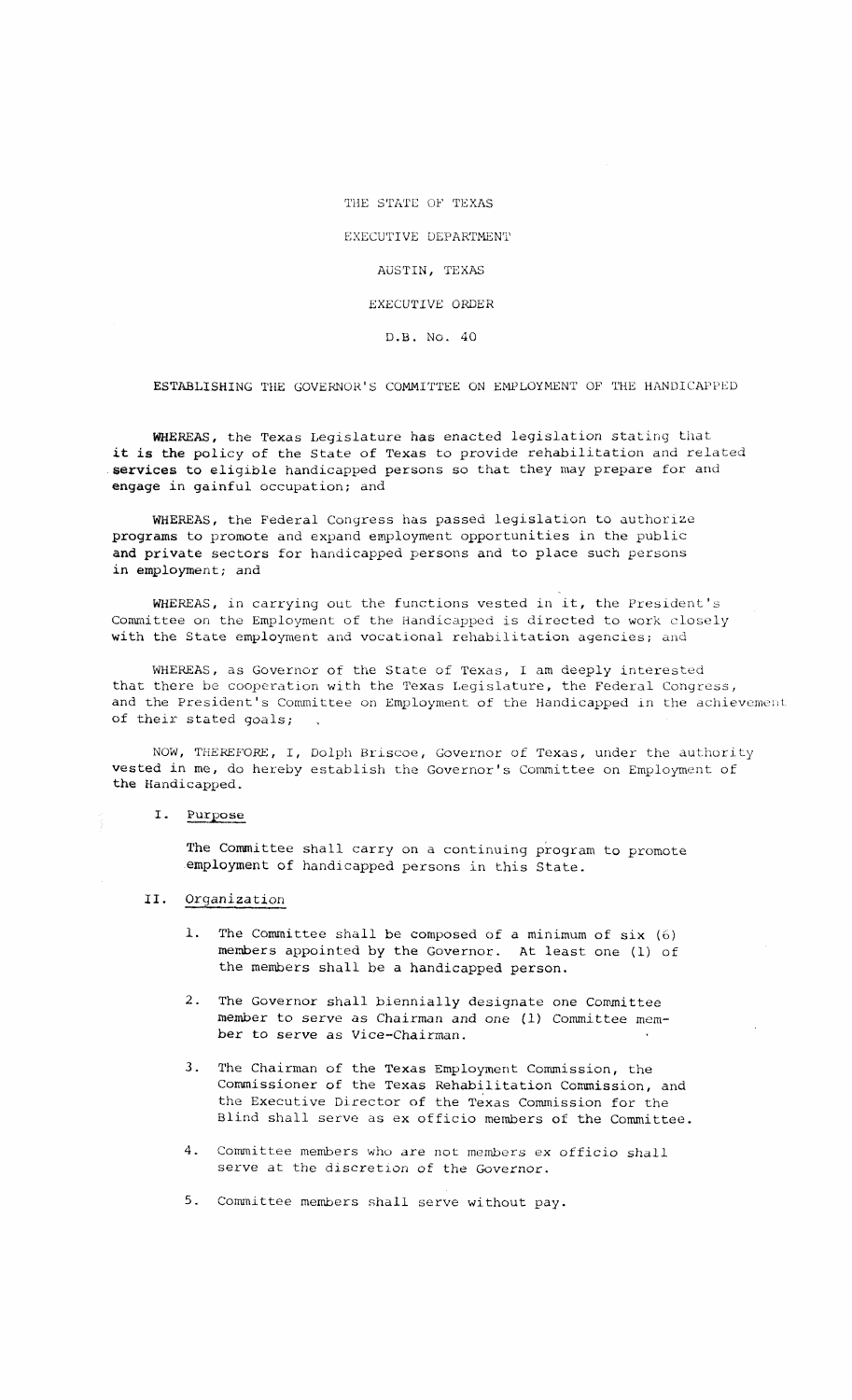- 6. The Texas Rehabilitation Commission shall provide administrative support to the Committee. A representative of the Texas Rehabilitation Commission shall be designated by that agency to effect coordination between the agency and the Chairman of the Committee in the arrangement of such support. All state agencies with responsibilities relating to employment and to the handicapped are encouraged to assist and support the Committee.
- 7. The Committee shall make such rules and designate such subcommittees as it determines advisable for the conduct of its business.

## III. Functions

The Governor's Committee on Employment of the Handicapped shall:

- Cooperate with the Texas Legislature and the President's Committee on Employment of the Handicapped.
- 2. Create community level committees to promote the employment of the handicapped.
- Encourage coordination between local, state, and federal  $3<sub>z</sub>$ agencies in their activities to promote the employment of the handicapped.
- $\mathbf{A}$ . Inform handicapped persons of programs of rehabilitation, vocational training, and job placement available to them.
- $5.$ Inform the public of the vocational abilities and accomplishments of the handicapped.
- Inform the public of the benefits to the community when  $6.$ handicapped workers become self-sufficient and selfsupporting.
- 7. Encourage employer acceptance and placement of handicapped workers.
- 8. Conduct conferences and forums for discussion of problems relating to the employment of the handicapped.
- Promote a favorable climate in the business community for  $\mathbf{q}$ employment of the handicapped.
- IV. Meetings

The Committee shall meet at least once every six months at the call of the Chairman to conduct its business.

 $V_{\bullet}$ Reports

> The Committee shall annually report to the Governor on Committee activities and on the state of employment of the handicapped. This report may include any recommendations believed necessary or desirable to promote the employment of the handicapped.